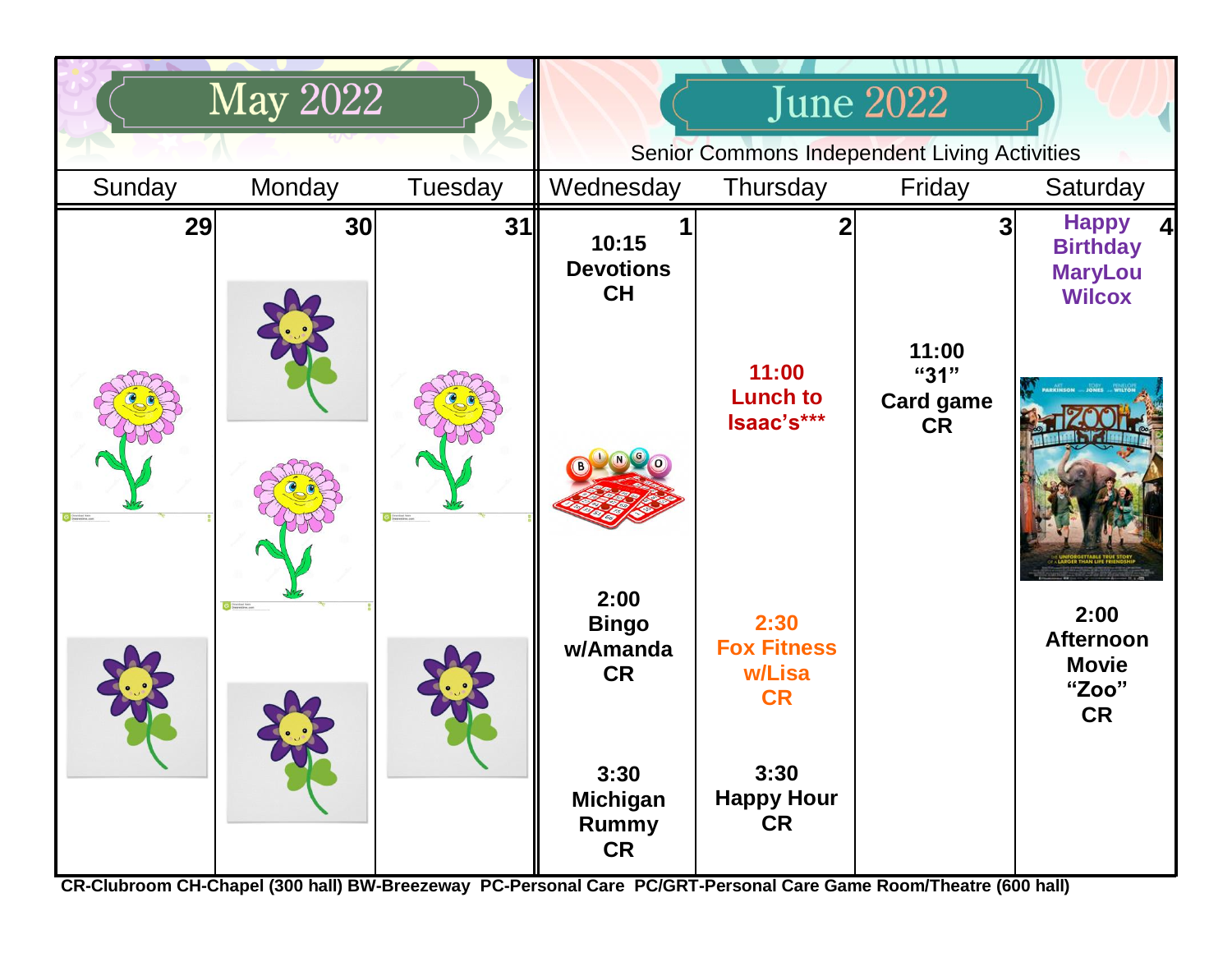| <b>June 2022</b>                                              |                                                                                                                          |                                                                                     |                                               |                                                                                               |                                                           |                                                          |  |  |  |
|---------------------------------------------------------------|--------------------------------------------------------------------------------------------------------------------------|-------------------------------------------------------------------------------------|-----------------------------------------------|-----------------------------------------------------------------------------------------------|-----------------------------------------------------------|----------------------------------------------------------|--|--|--|
| Senior Commons Independent Living Activities                  |                                                                                                                          |                                                                                     |                                               |                                                                                               |                                                           |                                                          |  |  |  |
| Sunday                                                        | Monday                                                                                                                   | Tuesday                                                                             | Wednesday                                     | Thursday                                                                                      | Friday                                                    | Saturday                                                 |  |  |  |
| 9:15<br>5 <sub>l</sub><br><b>Church</b><br><b>Services-CH</b> | <b>Dentist</b><br>$6 \overline{6}$<br><b>Visits</b><br>(Please)<br>contact office<br>if you would<br>like to be<br>seen) | 10:30<br><b>Activity's</b><br><b>Meeting</b><br><b>CR</b>                           | 8<br>10:15<br><b>Devotions</b><br><b>CH</b>   | 10:00-12:00<br><b>Beltone</b><br><b>Clean &amp; Check</b><br><b>Hearing Aids</b><br><b>BW</b> | 10<br>10:30<br><b>Theresa</b><br>speaks on<br>"Technology | 11<br><b>GHOST SHIP</b>                                  |  |  |  |
| 1:00<br>Prayers &<br><b>Recitations of</b>                    |                                                                                                                          | 1:30<br>Men's<br><b>MovieTime</b><br><b>PC/GRT</b>                                  |                                               | 10:30<br><b>Shopping</b><br>Walmart***                                                        | Part 2"<br><b>CR</b>                                      |                                                          |  |  |  |
| the Rosary<br><b>CH</b>                                       | 2:00<br>Michael @ the<br><b>Piano</b><br><b>PC/DR</b>                                                                    | 2:30<br><b>Fox Fitness</b><br>w/Lisa<br><b>CR</b>                                   | 2:00<br><b>Bingo</b><br><b>CR</b>             | 2:30<br><b>Fox Fitness</b><br>w/Lisa<br><b>CR</b>                                             |                                                           | 2:00<br><b>Afternoon</b><br><b>Movie</b><br><b>CR</b>    |  |  |  |
|                                                               | 3:30<br><b>Scrabble</b><br><b>BW</b>                                                                                     | 3:30<br><b>Family Feud</b><br><b>CR</b><br>5:00<br><b>Get Together</b><br><b>CR</b> | 3:30<br><b>Michigan</b><br>Rummy<br><b>CR</b> | 3:30<br><b>Happy Hour</b><br><b>CR</b>                                                        |                                                           | 5:00<br><b>Belmont</b><br><b>Stakes</b><br><b>TV-NBC</b> |  |  |  |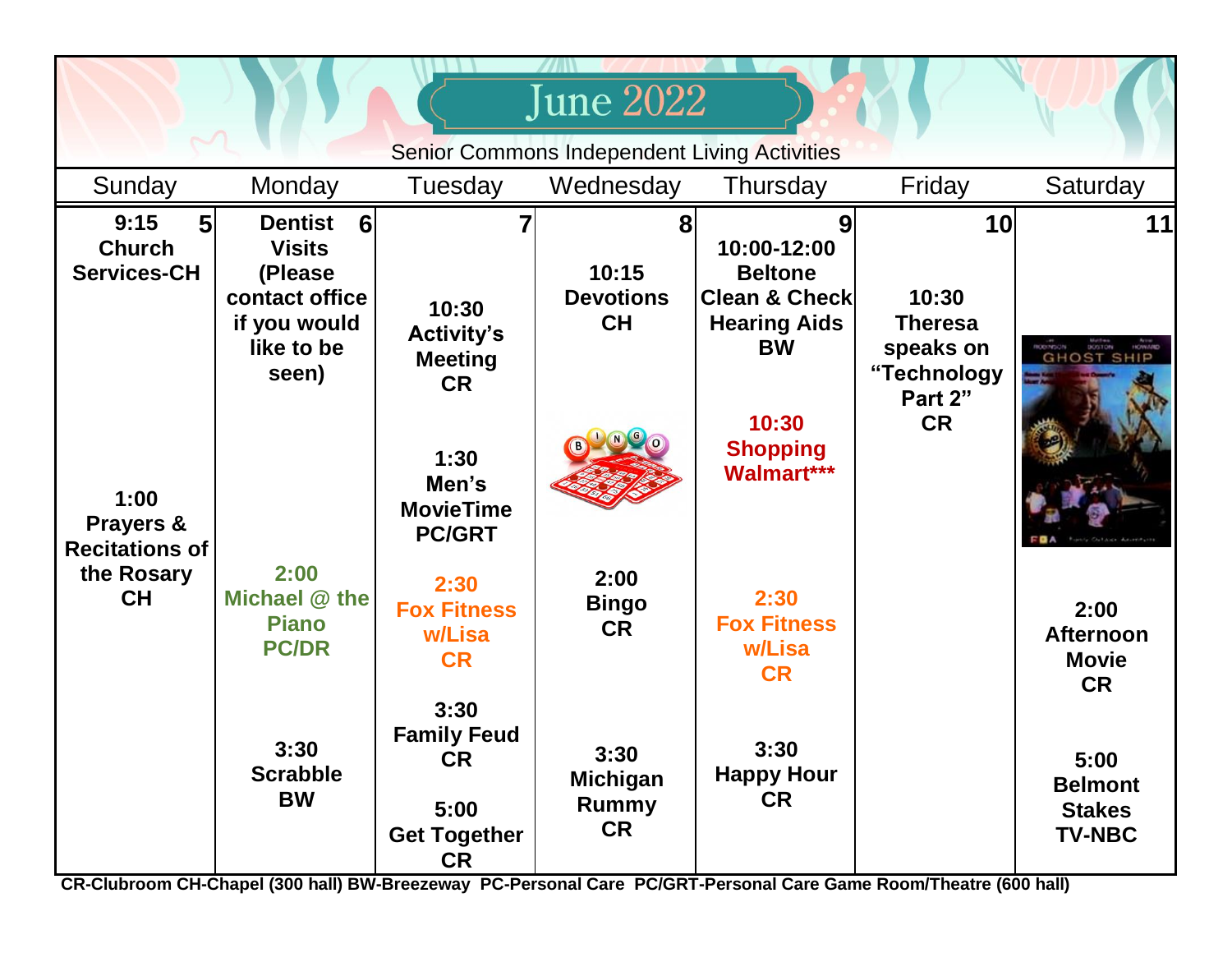|                                                                       |                                                 |                                                    | <b>June 2022</b>                                     |                                                         |                                                            |                                                               |
|-----------------------------------------------------------------------|-------------------------------------------------|----------------------------------------------------|------------------------------------------------------|---------------------------------------------------------|------------------------------------------------------------|---------------------------------------------------------------|
|                                                                       |                                                 |                                                    | Senior Commons Independent Living Activities         |                                                         |                                                            |                                                               |
| Sunday                                                                | Monday                                          | Tuesday                                            | Wednesday                                            | Thursday                                                | Friday                                                     | Saturday                                                      |
| 9:15<br>12<br><b>Church</b><br><b>Services-CH</b>                     | 13                                              | Flag Day 14                                        | 15<br>10:15<br><b>Devotions</b><br><b>CH</b>         | 16                                                      | 17<br>10:30<br>"Home Health<br>&                           | 18                                                            |
| 1:00<br>Prayers &<br><b>Recitations of</b><br>the Rosary<br><b>CH</b> | 2:00                                            | 1:30<br>Men's<br><b>MovieTime</b><br><b>PC/GRT</b> |                                                      | 11:00<br><b>Lunch to</b><br><b>Cornerstables</b><br>*** | HospiceWha<br>t it is and<br>What it is not".<br><b>CR</b> |                                                               |
|                                                                       | <b>Entertainment</b><br>by Keil<br><b>PC/DR</b> | 2:30<br><b>Fox Fitness</b><br>w/Lisa<br><b>CR</b>  | 2:00<br><b>Bingo</b><br><b>CR</b>                    | 2:30<br><b>Fox Fitness</b><br>w/Lisa<br><b>CR</b>       |                                                            | 2:00<br><b>Afternoon</b><br><b>Movie</b><br>"Missing<br>Link" |
|                                                                       | 3:30<br><b>Scrabble</b><br><b>BW</b>            | 3:30<br>Yahtzee<br><b>CR</b>                       | 3:30<br><b>Michigan</b><br><b>Rummy</b><br><b>CR</b> | 3:30<br><b>Happy Hour</b><br><b>CR</b>                  |                                                            | <b>CR</b><br>(courtesy of<br>Joyce L)                         |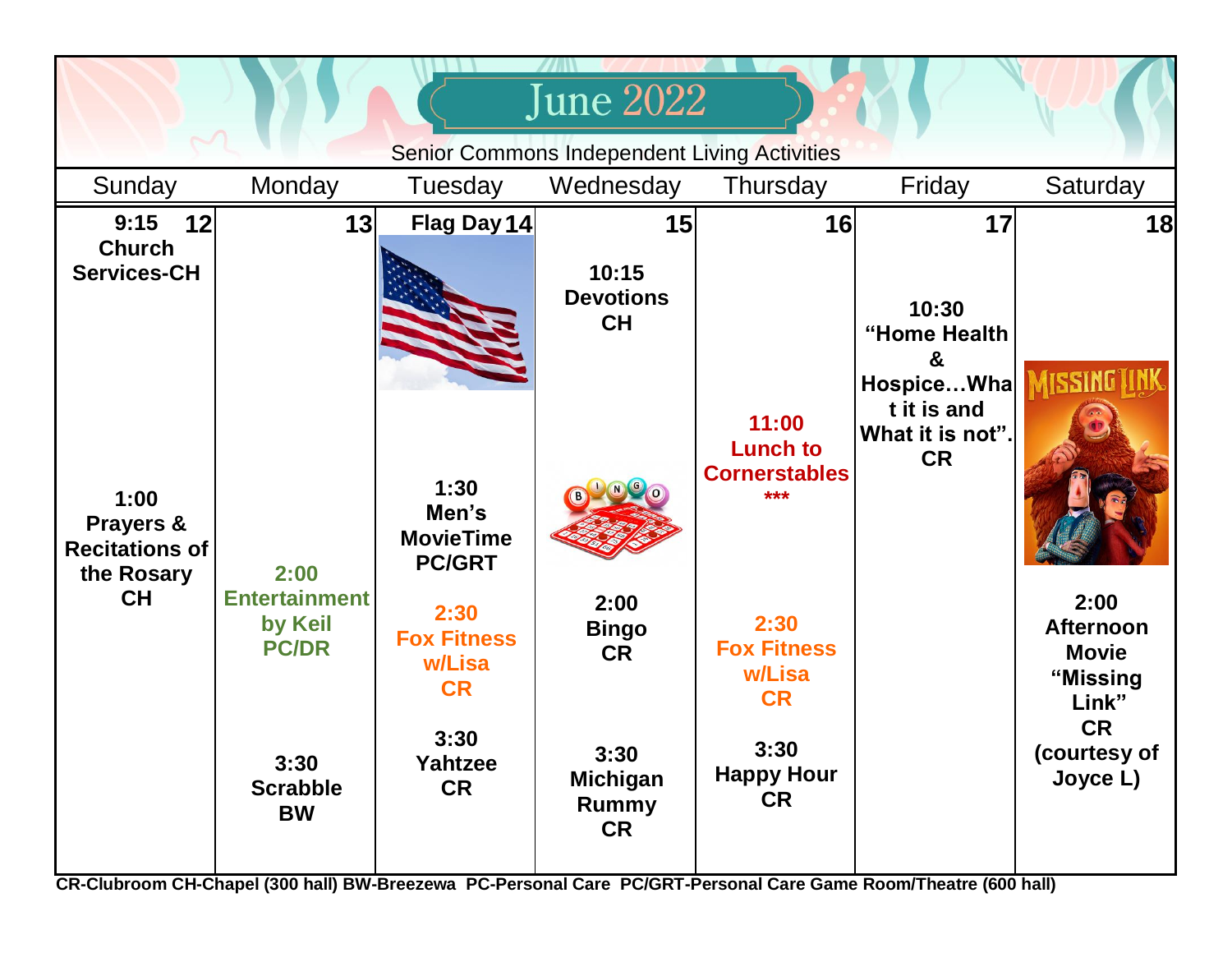| <b>June 2022</b>                                                                                      |                                                                                                                                                                                                                                                                                                              |                                                                                                                                                                                                    |                                                                                                                                                       |                                                      |                                                                                                                                                 |  |  |  |
|-------------------------------------------------------------------------------------------------------|--------------------------------------------------------------------------------------------------------------------------------------------------------------------------------------------------------------------------------------------------------------------------------------------------------------|----------------------------------------------------------------------------------------------------------------------------------------------------------------------------------------------------|-------------------------------------------------------------------------------------------------------------------------------------------------------|------------------------------------------------------|-------------------------------------------------------------------------------------------------------------------------------------------------|--|--|--|
| <b>Senior Commons Independent Living Activities</b>                                                   |                                                                                                                                                                                                                                                                                                              |                                                                                                                                                                                                    |                                                                                                                                                       |                                                      |                                                                                                                                                 |  |  |  |
| Monday                                                                                                | Tuesday                                                                                                                                                                                                                                                                                                      | Wednesday                                                                                                                                                                                          | Thursday                                                                                                                                              | Friday                                               | Saturday                                                                                                                                        |  |  |  |
| 20<br>2:00<br><b>Entertainment</b><br>by Mick<br><b>PC/DR</b><br>3:30<br><b>Scrabble</b><br><b>BW</b> | 21<br>10:30<br><b>Guest Speaker</b><br><b>York</b><br><b>Township</b><br><b>Commissioner</b><br><b>George Cronin</b><br><b>CR</b><br>1:30<br>Men's<br><b>MovieTime</b><br><b>PC/GRT</b><br>2:30<br><b>Fox Fitness</b><br>w/Lisa<br><b>CR</b><br>3:30<br>Jeopardy<br><b>CR</b><br>5:00<br><b>Get Together</b> | 22<br>10:15<br><b>Devotions</b><br><b>CH</b><br>1:00<br>Food<br><b>Committee</b><br>Mtg.<br><b>DR</b><br>2:00<br><b>Bingo</b><br><b>CR</b><br>3:30<br><b>Michigan</b><br><b>Rummy</b><br><b>CR</b> | 23<br>10:30<br><b>Shopping</b><br><b>Price Rite***</b><br>2:30<br><b>Fox Fitness</b><br>w/Lisa<br><b>CR</b><br>3:30<br><b>Happy Hour</b><br><b>CR</b> | 24<br>11:00<br>"31"<br><b>Card game</b><br><b>CR</b> | 25<br>Walt Disney Pictures Presents<br><b>Robert Duvall Ann-Margret</b><br>"A Winner!"<br>2:00<br><b>Afternoon</b><br><b>Movie</b><br><b>CR</b> |  |  |  |
|                                                                                                       |                                                                                                                                                                                                                                                                                                              | <b>CR</b>                                                                                                                                                                                          |                                                                                                                                                       |                                                      |                                                                                                                                                 |  |  |  |